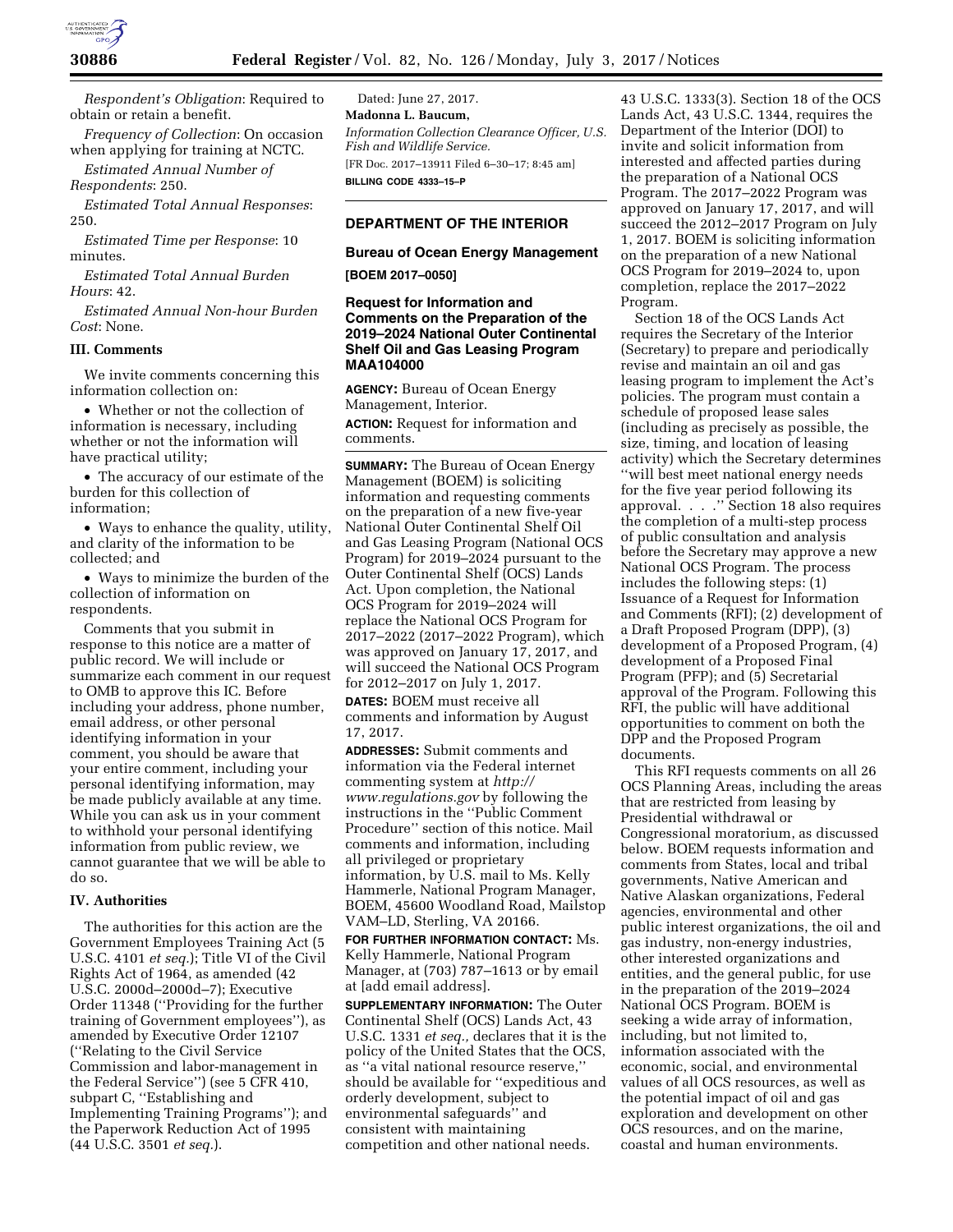The National OCS Program sets forth the proposed schedule of lease sales for the subsequent five-year period, and enables the Federal Government, States, industry, and other interested parties to begin planning for the later steps in the leasing process. The Secretary decides whether to proceed with each specific lease sale on the schedule included in an approved National OCS Program only after meeting all the requirements of the OCS Lands Act and other applicable statutes.

The initiation of a new National OCS Program development process at this time is a key aspect of the implementation of President Donald J. Trump's America-First Offshore Energy Strategy, as outlined in Executive Order (E.O.) 13795 of April 28, 2017 (82 FR 20815, May 3, 2017), and Secretary's Order 3350 of May 1, 2017, issued by Secretary of the Interior Ryan K. Zinke. Section 2 of E.O. 13795 states that it is United States policy to encourage energy exploration and production, including on the OCS, to maintain the Nation's global energy leadership and ''foster energy security and resilience for the benefit of the American people, while ensuring that any such activity is safe and environmentally responsible.'' Secretary's Order 3350 calls for enhancing opportunities for energy exploration, leasing, and development of the OCS, establishing regulatory certainty for OCS activities, and enhancing conservation stewardship, thereby providing jobs, energy security, and revenue for the American people. As required by E.O. 13795, DOI will cooperate as appropriate and consistent with applicable law with the Department of Defense (DOD) and the Department of Commerce on a number of issues, including issues pertaining to this National OCS Program development process.

The OCS is a significant source of oil and gas to the Nation's energy supply. As of May 2017, BOEM administered over 3,000 active oil and gas leases covering 16 million OCS acres. Production from these leases generates billions of dollars in revenue for the Federal Treasury and State governments, while supporting hundreds of thousands of jobs. In fiscal year 2016, oil and gas leases on the OCS accounted for approximately 18 percent of domestic oil production and 4 percent of domestic natural gas production. The offshore areas of the United States also are estimated to contain significant quantities of resources in yet-to-be-discovered fields. In its 2016 National Assessment (*[https://www.boem.gov/National-](https://www.boem.gov/National-Assessment-2016)[Assessment-2016](https://www.boem.gov/National-Assessment-2016)*), BOEM reported that

the mean estimate of undiscovered, technically recoverable oil and gas resources in the U.S. OCS consist of 89.87 billion barrels of oil and 327.49 trillion cubic feet of natural gas.

## **Gulf of Mexico (GOM)**

In March 2017, BOEM held the last of 12 lease sales in the GOM scheduled in the 2012–2017 Program. That Program included annual sales in the Central and Western GOM and two sales in the portion of the Eastern GOM not subject to the Congressional moratorium pursuant to the Gulf of Mexico Energy Security Act (GOMESA). These sales have generated approximately \$3.4 billion in high bids.

Lease Sale 248 in the Western GOM was held on August 24, 2016. Pursuant to this sale, BOEM awarded 24 leases to the 3 companies that submitted bids, totaling over \$18 million in high bids. Lease Sale 247 in the Central GOM was held on March 22, 2017. The sale generated almost \$275 million in high bids for 163 blocks by 28 companies. Lease Sale 226, held on March 23, 2016, offered for lease all available unleased acreage in the Eastern GOM, except for those whole and partial OCS blocks deferred by the GOMESA. No bids were received for Sale 226.

BOEM is also moving forward in the prelease sale process for the early sales scheduled in the recently approved 2017–2022 Program, which is effective July 1, 2017, and includes ten regionwide lease sales in the area of the GOM not under Congressional moratorium or otherwise unavailable for leasing. For more information on the lease sale schedule, visit: *[http://www.boem.gov/](http://www.boem.gov/Oil-and-Gas-Energy-Program/Leasing/Five-Year-Program/Lease-Sale-Schedule/2012-2017-Lease-Sale-Schedule.aspx) [Oil-and-Gas-Energy-Program/Leasing/](http://www.boem.gov/Oil-and-Gas-Energy-Program/Leasing/Five-Year-Program/Lease-Sale-Schedule/2012-2017-Lease-Sale-Schedule.aspx)  [Five-Year-Program/Lease-Sale-](http://www.boem.gov/Oil-and-Gas-Energy-Program/Leasing/Five-Year-Program/Lease-Sale-Schedule/2012-2017-Lease-Sale-Schedule.aspx)[Schedule/2012-2017-Lease-Sale-](http://www.boem.gov/Oil-and-Gas-Energy-Program/Leasing/Five-Year-Program/Lease-Sale-Schedule/2012-2017-Lease-Sale-Schedule.aspx)[Schedule.aspx.](http://www.boem.gov/Oil-and-Gas-Energy-Program/Leasing/Five-Year-Program/Lease-Sale-Schedule/2012-2017-Lease-Sale-Schedule.aspx)* These scheduled lease sales will not be impacted by the preparation of the 2019–2024 National Outer Continental Shelf Oil and Gas Leasing Program.

### **Alaska**

The last sale in the 2012–2017 Program is scheduled for June 21, 2017, in the northern portion of the Cook Inlet Planning Area offshore Alaska. The 2017–2022 Program also schedules a sale in the northern portion of the Cook Inlet Planning Area in 2021. Prelease sale steps will begin in the next year.

The Arctic holds substantial oil and gas potential. In 2016, BOEM estimated Undiscovered Technically Recoverable Oil and Gas Resources (UTRR) in the Chukchi Sea Planning Area to be 29 billion barrels of oil equivalent (BBOE) and in the Beaufort Sea Planning Area to be 13 BBOE. The 2016 National

Assessment for all OCS areas is available at *[https://www.boem.gov/](https://www.boem.gov/National-Assessment-2016/)  [National-Assessment-2016/.](https://www.boem.gov/National-Assessment-2016/)* No sales are scheduled in the Arctic in the 2017– 2022 Program.

## **Atlantic**

Data suggests that portions of the Atlantic OCS may contain significant oil and gas resource potential (see 2016 National Assessment cited above); however, current geological and geophysical (G&G) information regarding that potential is based on data collected in the 1970s and early 1980s. Tremendous advances in instrumentation and technology for the acquisition and analysis of G&G data have been made in the intervening decades.

In recognition of these advances in G&G data acquisition technology and the need to better understand the scope of existing resources, BOEM published, on July 23, 2014 (79 FR 42815), a Record of Decision for the Programmatic Environmental Impact Statement for Atlantic G&G activities, which established a path forward for G&G activities off the Mid- and South Atlantic coast. BOEM is currently evaluating several G&G permit applications. With the initiation of a new Program development process and, with it, the renewed potential for a lease sale in the Atlantic region, BOEM may receive new G&G permit applications in the near future. The last lease sale held in the Atlantic OCS was in 1983.

## **Pacific Region**

The four planning areas off the Pacific coast were not included for potential leasing in the 2017–2022 Program. Eleven OCS oil and gas lease sales were held in the Pacific Region between 1963 and 1984. A total of 470 leases were issued in the 11 sales. Today, there are 43 producing leases and 23 oil and gas platforms, all offshore southern California. In Fiscal Year 2016, production from these leases generated \$31.2 million in revenue to the federal treasury from a total of \$234 million in sales value from crude oil and natural gas. As a result of Congressional moratoria, subsequent presidential action, and consistent and united opposition by the States of Washington, Oregon, and California to any activity off their coasts, the Pacific OCS has not been included in any National OCS Program since the 1987–1992 Program.

# **Areas Made Unavailable by Congressional or Presidential Action**

With the enactment of GOMESA, Congress placed off-limits to OCS oil and gas leasing activities, through June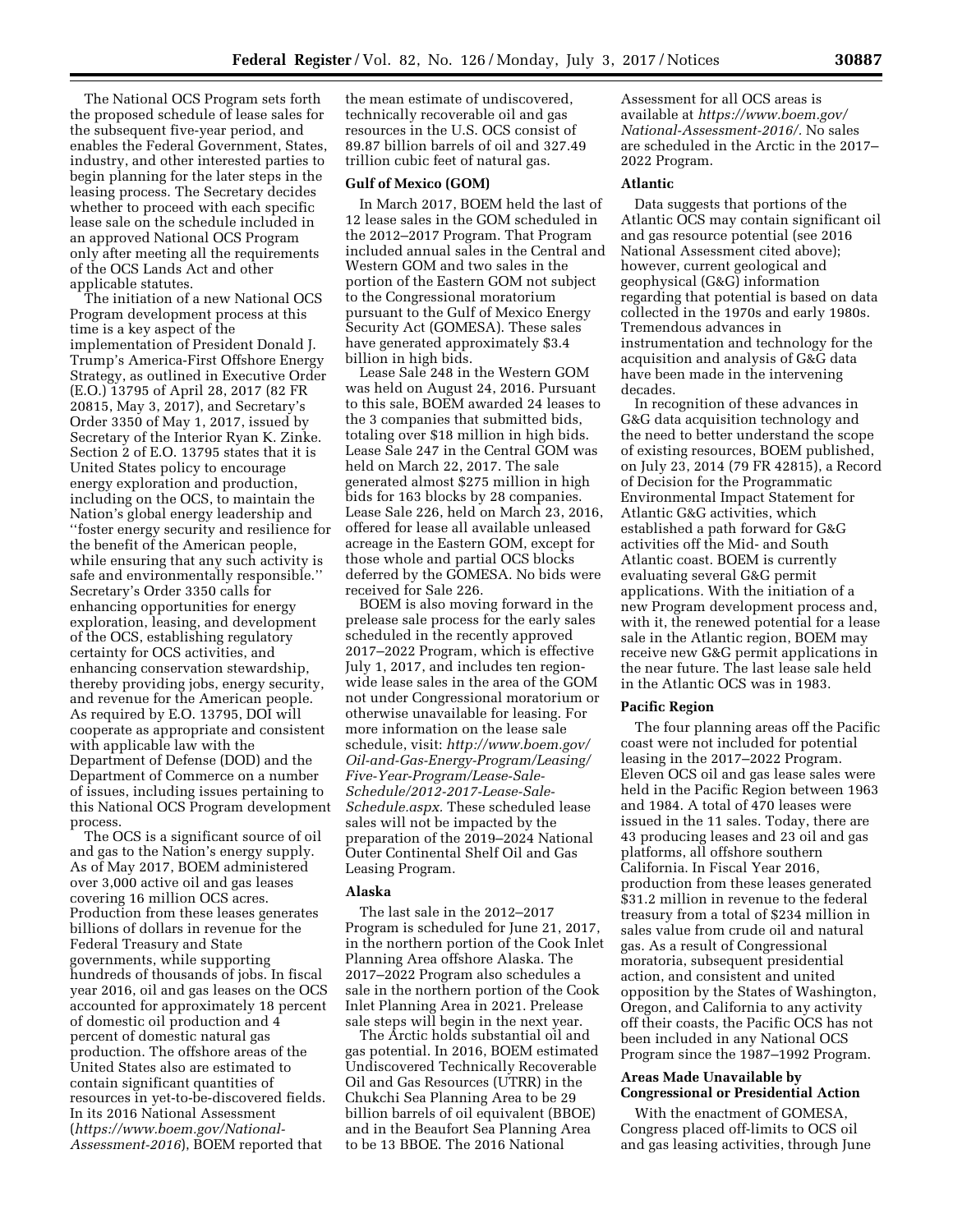30, 2022, the Eastern Gulf of Mexico within 125 miles of Florida; all of the Eastern Gulf of Mexico east of 86 degrees, 41 minutes West longitude; and a portion of the Central Gulf of Mexico within 100 miles of Florida (see Figure 2).

The North Aleutian Basin Planning Area in Alaska was withdrawn from future leasing consideration for a time period without specific expiration by President Barack Obama on December 16, 2014, pursuant to section 12(a) of the OCS Lands Act, 43 U.S.C. 1341(a).

All National Marine Sanctuaries were withdrawn from leasing, for a time period without a specific expiration, by President William J. Clinton on June 12, 1998. Pursuant to E.O. 13795, President Trump withdrew marine sanctuaries that were designated as of July 14, 2008, from disposition by leasing. On September 15, 2016, President Obama designated the first marine national monument in the Atlantic Ocean off the coast of New England as the Northeast Canyons and Seamounts Marine National Monument, prohibiting exploring for, developing, or producing oil and gas or minerals, or undertaking any other energy exploration or development activities within the monument.

In the DPP, BOEM will analyze all 26 OCS Planning Areas, including areas that may be currently unavailable for leasing. An area that is currently unavailable for leasing could still be part of a National OCS Program, but could not be offered for sale until Congress and/or the President, as applicable, makes it available.

## **National Energy Needs**

Section 18 of the OCS Lands Act requires that the Secretary consider national energy needs in formulating the National OCS Program. In developing the National OCS Program, BOEM will present an analysis of the contribution of OCS oil and natural gas to the U.S. economy and the Nation's anticipated energy needs. The analysis will include discussions of the U.S. Energy Information Administration's projections of national energy needs in the Annual Energy Outlook, the potential contribution of OCS oil and natural gas production in meeting those needs, alternative sources to OCS production, and considerations relating to national and regional energy markets. BOEM invites comments from anyone who would like to submit information related to the Nation's future energy needs or national and regional energy markets for consideration in determining the appropriate size, timing, and location of OCS oil and gas

lease sales for the new National OCS Program.

# **OCS Planning Areas To Be Considered and Analyzed**

Section 18 of the OCS Lands Act requires that the National OCS Program be based upon a consideration of a comparative analysis of the oil- and gasbearing regions of the OCS. BOEM has divided the OCS into 26 Planning Areas, which are depicted in Figures 1 and 2. The depicted maritime boundaries and limits, as well as divisions between planning areas, where shown, are for planning and administrative purposes only. Note that precise maritime boundaries between the United States and nearby or adjacent nations have not been determined in all cases. These depictions do not affect or prejudice in any manner the position of the United States, or its individual States, with respect to the nature or extent of internal waters or of sovereign rights or jurisdiction.

This RFI requests information on all 26 planning areas, including areas currently under moratorium, withdrawn, or otherwise unavailable. As set forth in more detail later in this RFI, the information requested is wideranging, including information on other uses of the sea, marine productivity, and environmental sensitivity. Accordingly, this RFI invites and provides an opportunity for Governors of affected States, local government, industry, Federal agencies, and the general public to provide suggestions and any other information they believe BOEM should evaluate for purposes of the 2019–2024 Program.

The information solicited in this RFI will be considered in light of the factors specified by section 18 of the OCS Lands Act, which are discussed later herein. Based upon consideration of the analysis of those factors, the Secretary will prepare the DPP and decide which areas to include therein. Pursuant to section 18 of the OCS Lands Act, areas included in the DPP decision will be subject to further analysis.

## **Section 18 of the OCS Lands Act**

As previously noted, the National OCS Program preparation process will follow all the procedural and substantive requirements of section 18 of the OCS Lands Act. This RFI solicits information and comments early in the preparation process pursuant to section 18(c)(1) of the OCS Lands Act, 43 U.S.C. 1344(c)(1). BOEM will prepare a DPP decision document based upon consideration of the information and comments received and analysis of the principles and factors specified in

section 18 of the OCS Lands Act. The DPP decision document will present for review and comment a preliminary schedule of proposed lease sales and potential decision options.

Section 18 of the OCS Lands Act provides that, for purposes of preparing a National OCS Program, the Secretary should take into consideration the economic, social, and environmental values of all OCS resources, as well as the potential impact of oil and gas exploration and development on other resource values of the OCS and the marine, coastal and human environments. The eight factors that must be considered in determining the timing and location of leasing under the National OCS Program are set forth in section 18(a)(2) of the OCS Lands act, 43 U.S.C. 1344(a)(2). They are (1) existing information on the geographical, geological, and ecological characteristics of OCS regions; (2) equitable sharing of developmental benefits and environmental risks among the various regions; (3) the location of such regions with respect to, and the relative needs of, regional and national energy markets; (4) the location of such regions with respect to other uses of the sea and seabed, including fisheries, navigation, existing or proposed sea lanes, potential sites of deepwater ports, and other anticipated uses of the resources and space of the OCS; (5) expressed industry interest in the development of oil and gas resources; (6) laws, goals, and policies of affected States specifically identified by governors; (7) the relative environmental sensitivity and marine productivity of different areas of the OCS; and (8) environmental and predictive information for different areas of the OCS.

Section 18(a)(3) of the OCS Lands Act, 43 U.S.C. 1344(a)(3), requires the Secretary to obtain a proper balance among the potential for environmental damage, the potential for discovery of oil and gas, and the potential for adverse impact on the coastal zone, for which the DOI will provide a cost-benefit analysis, as appropriate, to supplement qualitative consideration of these factors. The OCS Lands Act also requires that leasing activities assure the receipt of fair market value for the lands leased and rights conveyed by the Federal Government in the OCS. Section 18(a)(4) of the OCS Lands Act, 43 U.S.C. 1344(a)(4).

#### **Types of Information Requested**

BOEM invites comments from anyone who would like to submit information and/or suggestions for consideration in determining, among others things, the appropriate size, timing, and location of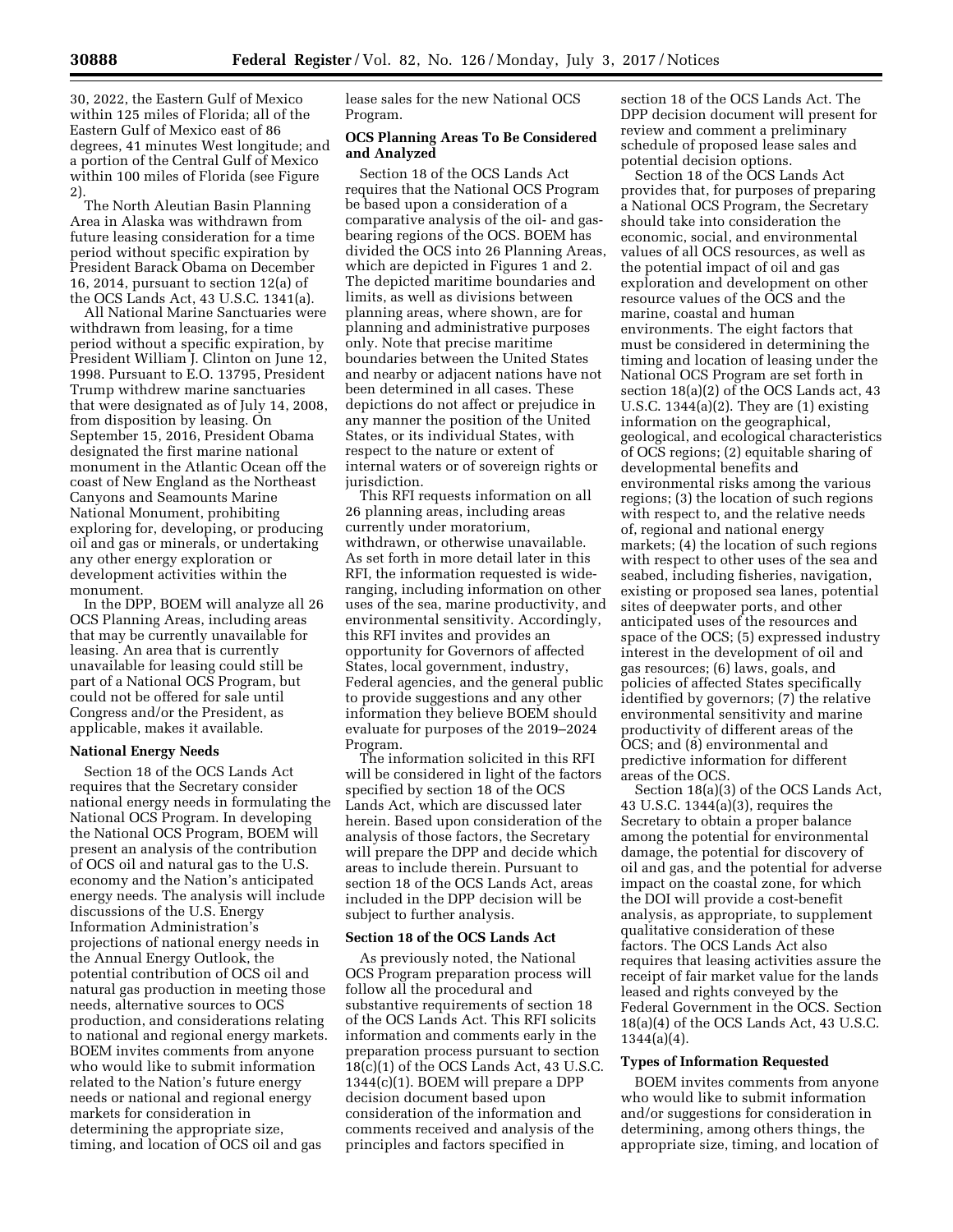potential OCS oil and gas lease sales under the 2019–2024 Program. Please note that BOEM invites all private and public stakeholders, as well as the general public, to comment or provide any information that they believe should be taken into consideration by BOEM during the preparation of the 2019–2024 Program.

This request constitutes a general solicitation of comments and does not seek information about commenters, other than that necessary for selfidentification. Therefore it is not subject to the Paperwork Reduction Act, 44 U.S.C. 3501–3521. (Please refer to implementing regulations at 5 CFR 1320.3(h)(4).)

#### *General Information Requested*

BOEM would like to receive comments and suggestions of national or regional application that would be useful in formulating the National OCS Program. The types of information that would be most useful in conducting the analysis, pursuant to section 18 of the OCS Lands Act, relate to the following factors:

(1) National energy needs for the period relevant to the new National OCS Program (*i.e.,* 2019 to 2024), in particular, the role of OCS oil and gas leasing and resulting exploration, development and production activities in achieving national energy policy goals; the economic, social, and environmental values of the renewable and nonrenewable resources contained in the OCS; and the potential impact of oil and gas exploration and development on other OCS resource values and the marine, coastal, and human environments;

(2) existing information concerning geographical, geological, and ecological characteristics of the OCS planning areas and near shore and coastal environments;

(3) equitable sharing of developmental benefits and environmental risks among the various planning areas;

(4) location of planning areas with respect to, and the relative needs of, regional and national energy markets;

(5) other uses of the sea and seabed, including commercial and recreational fisheries; navigation; military activities; existing or proposed sea lanes; potential sites of deepwater ports (including liquefied natural gas facilities); subsea cables; satellite launch activities; potential offshore wind, wave, current, or other alternative energy sites; and other anticipated uses of OCS resources and locations;

(6) relative environmental sensitivity and marine productivity of the different planning areas and/or a specific section(s) of a given OCS planning area;

(7) environmental and predictive information pertaining to offshore and coastal areas potentially affected by OCS oil and gas development including, but not limited to, socio-cultural and archaeological information; and

(8) methods and procedures for assuring the receipt of fair market value for lands leased.

# *Fair Market Value Information Requested*

In developing the methods and procedures for assuring the receipt of fair market value for lands leased under section 18(a)(4) of the OCS Lands Act, 43 U.S.C. 1344(a)(4), BOEM sets lease fiscal and temporal terms, and other features relevant to bidding. Given BOEM's responsibility to ensure fair market value for the U.S. Government, BOEM is seeking information in response to the following questions:

(1) If DOI continues leasing in the Gulf of Mexico planning areas, are there changes to lease terms that would better meet the objectives of the OCS Lands Act? Lease terms subject to change include:

a. Minimum bids

b. Rental rates

c. Royalty rates, royalty structures (*e.g.,* flat or price-based)

d. Initial period (also known as primary term) of the lease term and extended initial period (such as, 7 years plus 3 years more if drilling commences)

(2) If DOI offers acreage for lease in planning areas outside the Gulf of Mexico, what fiscal terms for each planning area would best meet the objectives and limitations of the OCS Lands Act regarding the lease terms listed in items 1a. to 1d. above?

a. Is there an alternative design (*e.g.,*  auction-type design) that may be better suited to achieve fair market value, either by changing the bidding variable or some other aspect of the competitive lease sale?

b. Should the upcoming program consider use of alternative and/or nontraditional fiscal terms, primary lease terms, auction formats, or tract offering sizes? Please state which of these features of the leasing process merit consideration for future use, where and under what conditions those changes might be useful, and explain why such a change would be necessary or beneficial, *e.g.,* demonstrate that exploration would not occur in selected frontier areas without larger than traditionally-sized tracts in lease sales.

Please note that BOEM is requesting information on these topics to inform its continuing evaluation of market conditions, available resources, bidding patterns (if applicable), and competitiveness of OCS lease terms with respect to each proposed sale. BOEM is asking for public input regarding lease terms or potential changes to lease terms concerning acreage offered during the 2019–2024 Program.

# *Specific Information Requested*

#### From States

For Coastal States, pursuant to section 18(f)(5) of the OCS Lands Act, 43 U.S.C. 1344(f)(5), and implementing regulations at 30 CFR 556.202, BOEM requests information concerning the relationship between OCS oil and gas activity and the States' coastal zone management programs that are being developed, or are administered, under section 305 or 306 of the Coastal Zone Management Act of 1972, as amended, 16 U.S.C. 1454, 1455. BOEM also requests that non-coastal and Coastal States submit information concerning environmental risk and potential for damage to coastal and marine resources associated with OCS development, information related to other uses of the sea, and any information that is relevant to equitable sharing of developmental benefits and environmental risks associated with OCS oil and gas activity (or the likely energy substitutes in the absence of new OCS leasing). In addition, for non-coastal and Coastal States, information is requested on the impacts of additional OCS leasing, exploration and production and the associated economic impact on the State and national economies and citizens, including impacts to employment, existing and new industries, future export potential, and state taxes.

## From the Oil and Gas Industry

Pursuant to section 18(a)(2)(E) of the OCS Lands Act, 43 U.S.C. 1344(a)(2)(E), BOEM will take into account, during the preparation of the National OCS Program, the interest of oil and gas producers in the development of oil and gas resources, as indicated by exploration or nomination. Industry respondents should base this information upon their expectations as of 2017. For each planning area in which industry respondents are interested, they should submit information concerning unleased hydrocarbon potential, future oil and gas price expectations, and other relevant information that the industry respondent uses in making OCS oil and gas leasing decisions. BOEM requests that industry respondents provide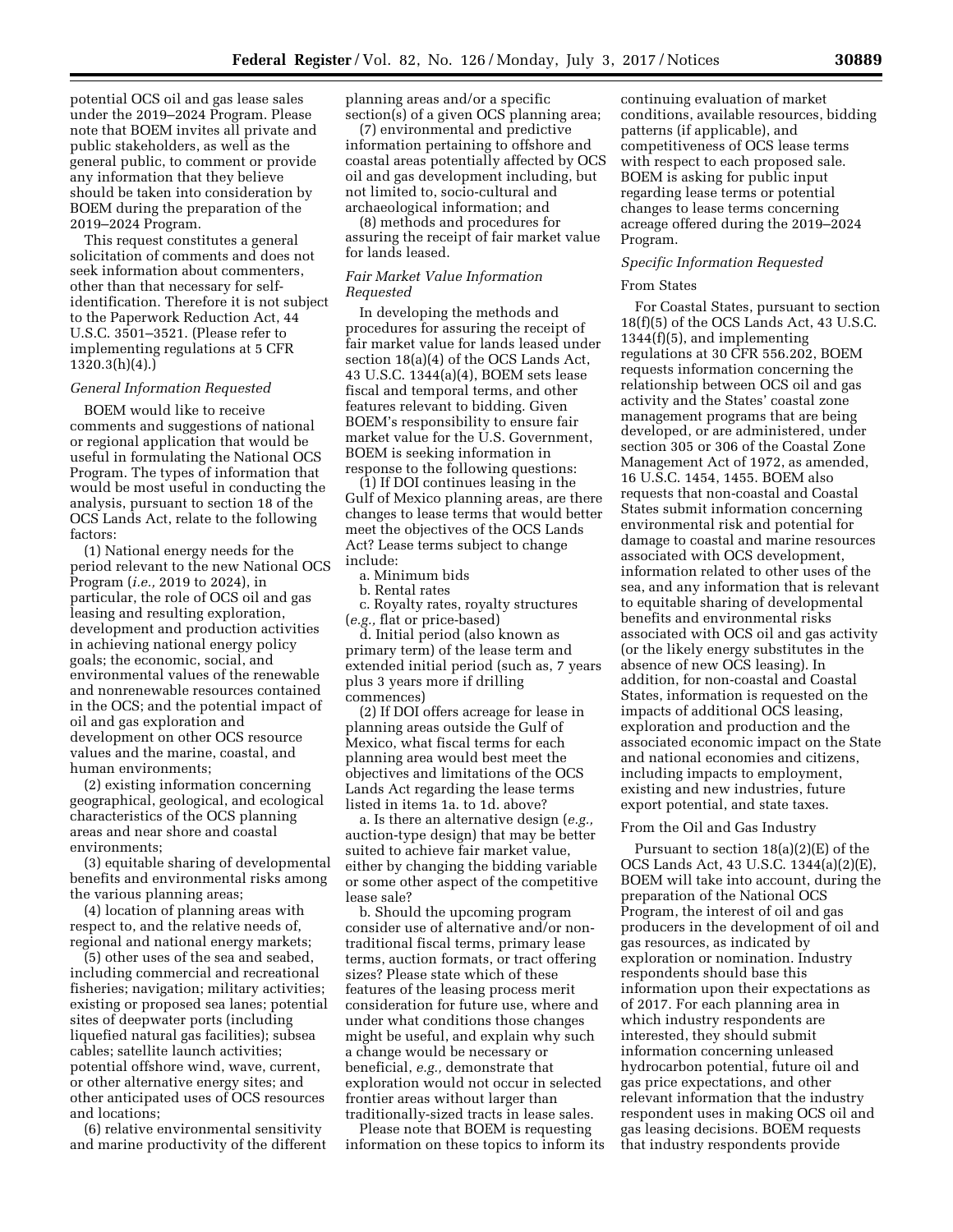additional information, as specified below:

(1) Indicate the OCS Planning Area(s) where the industry respondent would be interested in acquiring oil and gas leases, regardless of whether the area currently is unavailable. If more than one Planning Area is of interest, rank all areas of interest (including those now being offered, if appropriate) in order of preference.

(2) Indicate the number and timing of lease sales in the period 2019–2024 that would be appropriate for each Planning Area. If only one lease sale in a Planning Area is appropriate, indicate whether that area should be considered for leasing early or late in the five-year schedule. If more than one lease sale in a planning area is suggested, indicate the preferred interval between lease sales.

(3) Indicate the expected lead time to production in areas that are not part of the 2017–2022 Program or currently do not have infrastructure or production, relative to lead-times to new production in previously leased areas like the Central and Western Gulf of Mexico.

(4) In addition, BOEM requests information on industry's view of the utility of region-wide sales in the Gulf of Mexico as planned in the 2017–2022 National Program.

Section  $18\overline{g}$  of the OCS Lands Act, 43 U.S.C. 1344(g), authorizes confidential treatment of privileged or proprietary information. In order to ensure security and confidentiality of proprietary information to the maximum extent possible, BOEM requests that proprietary information only be sent by U.S. mail. In addition to prominently stating that proprietary information is contained in the comment at the beginning of the submission, comments should be sent in a plain outer envelope with an inner envelope stating that proprietary information is contained within.

## From the U.S. Department of Commerce

Pursuant to section 18(f)(5) of the OCS Lands Act, 43 U.S.C. 1344(f)(5), and implementing regulations at 30 CFR 556.202, BOEM requests information concerning relationships between affected States' coastal zone management programs and OCS oil and gas activities. In coordination with this RFI, BOEM will also send a letter to the

Secretary of Commerce soliciting such information.

## From the U.S. Department of Energy

Pursuant to BOEM's regulations at 30 CFR 556.202, BOEM requests information concerning regional and national energy markets, and transportation networks, including the role of exports. In coordination with this RFI, BOEM will also send a letter to the Secretary of Energy soliciting such information.

From the U.S. Department of Defense (DOD)

BOEM respects the needs of DOD in their mission of protecting the United States and continues to work closely with DOD to understand and identify potential measures to address any conflicts on the OCS. Multiple use challenges are a concern in many OCS areas, in particular the military's use of portions of the Mid- and South Atlantic Planning Areas. As in the past, BOEM requests that DOD provide textual and graphic information as to the areas where oil and gas operations could be carried out. BOEM and DOD are committed to working through multiple use challenges so that each of our important missions is accomplished. Such detailed cooperation already occurs in the GOM and offshore California. During preparation of the 2017–2022 Program, DOD identified 95 percent of the proposed Atlantic Program Area as largely compatible with oil and gas activities, as long as appropriate mitigation measures are applied.

# **Public Comment Procedure**

BOEM will accept comments in one of two formats: The internet commenting system, *regulations.gov*, or regular U.S. mail. Comments submitted by other means may not be considered. BOEM's strong preference is to receive comments via *regulations.gov*, except in the event that a comment contains information that is proprietary. Comments should be submitted using only one of these formats, and include full names and addresses of the individual submitting the comment(s). Before including personal identifying information in your comment, you should be aware that your entire comment—including your personal

identifying information—may be made publicly available at any time. While you can ask us in your comment to withhold your personal identifying information from public review, we cannot guarantee that we will be able to do so.

#### *Commenting via Internet*

Internet comments should be submitted via the Federal internet commenting system at *[http://](http://www.regulations.gov) [www.regulations.gov.](http://www.regulations.gov)* BOEM requests that commenters follow these instructions to submit their comments via this Web site:

(1) In the search tab on the main page, search for BOEM–2017–0050.

(2) Locate the document, then click the ''Submit a Comment'' link either on the Search Results page or the Document Details page. This will display the Web comment form.

(3) Enter the submitter information and type the comment on the Web form. Attach any additional files (up to 10MB). (BOEM cannot ensure the security or confidentiality of information sent via the internet; therefore, information that is proprietary should be provided by U.S. mail as provided in the ''*From Oil and Gas Industry*'' section of this RFI.)

(4) After typing the comment, click the ''Preview Comment'' link to review. Once satisfied with the comment, click the ''Submit'' button to send the comment.

Information on using *Regulations.gov*, including instructions for accessing documents, submitting comments, and viewing the docket after the close of the comment period, is available through the site's ''User Tips'' link.

## *Commenting via Regular Mail*

Mail comments and information on the 2019–2024 Program to Ms. Kelly Hammerle, National Program Manager, BOEM, 45600 Woodland Road, Mailstop VAM–LD, Sterling, VA 20166.

BOEM will post all comments to *regulations.gov*, subject to the limitations described in this section.

Dated: June 28, 2017.

## **Walter D. Cruickshank,**

*Acting Director, Bureau of Ocean Energy Management.* 

**BILLING CODE 4310–MR–P**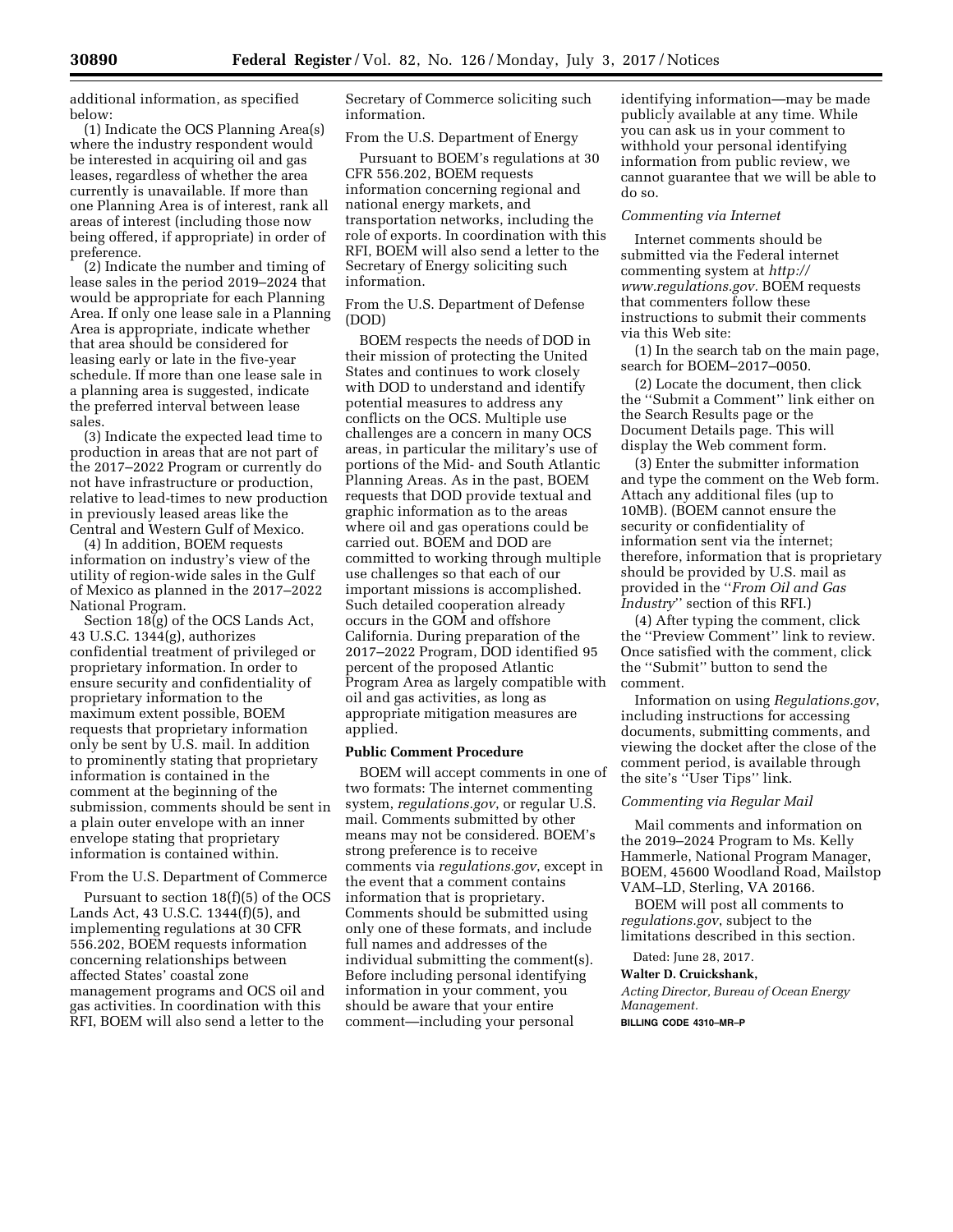

**Figure 1** 

18803